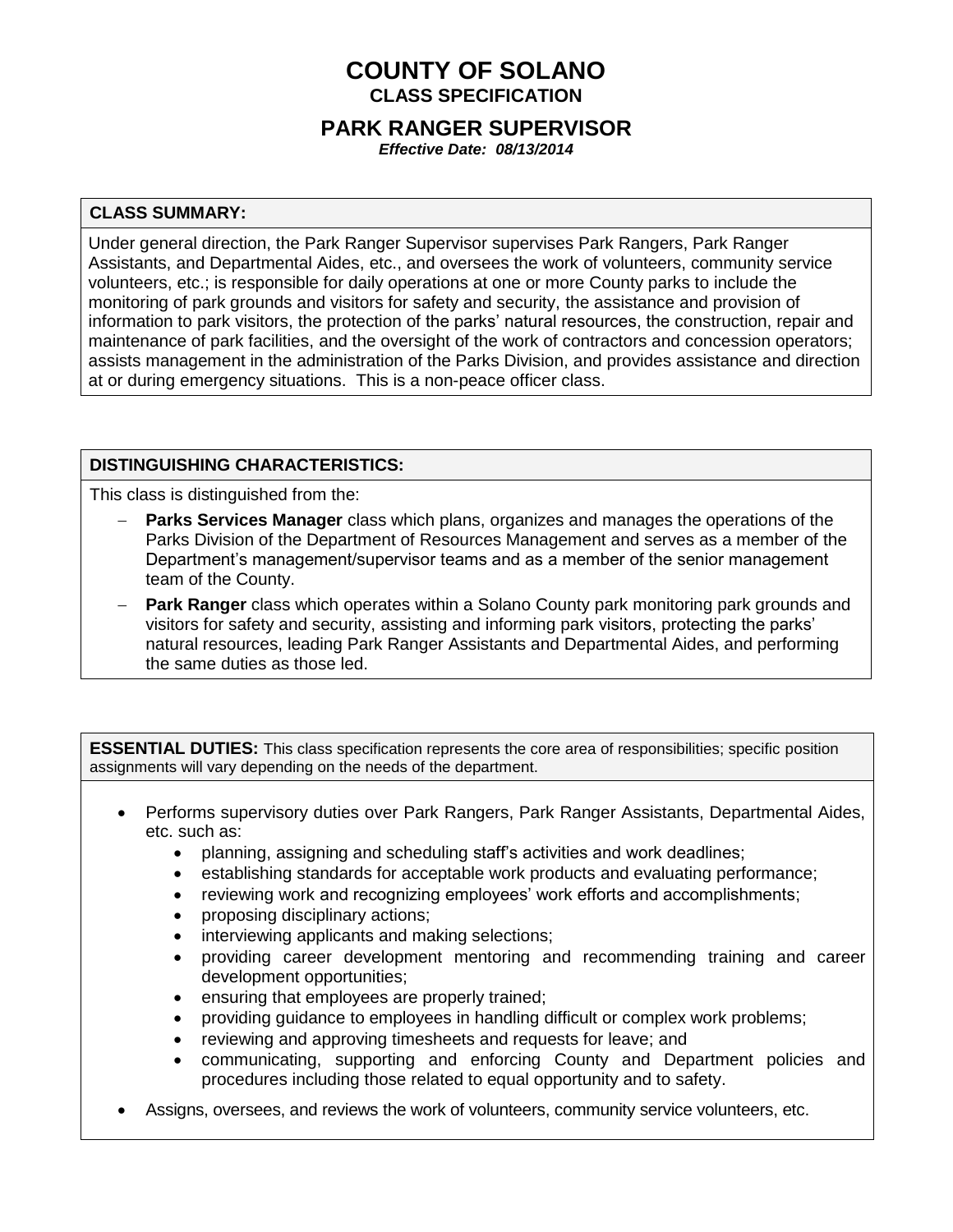- Assists management in the administration of the division by:
	- participating in the administration of the division's budget by submitting budget recommendations, monitoring expenditures, recommending the acquisition of major equipment, and approving routine purchases;
	- responding to customer complaints and recommending changes to improve customer service;
	- coordinating the work of contractors and consultants with the work of the division;
	- reviewing work unit procedures, practices and work methods to increase effectiveness and efficiency of operations;
	- monitoring goals and objectives of the division; and
	- assisting in the evaluation of department programs and operations.
- Maintains and/or supervises the maintenance of park grounds and facilities and performs the following in support of that duty:
	- Based on own observations, customer comments, and/or reports from employees, determines the need for new facilities and/or the repair and maintenance of existing facilities; determines work to be done and the availability of equipment to perform needed work; reviews work-in-progress and makes adjustments in the work to be done and/or timeline for accomplishment; coordinates and inspects the work of private contractors; and inspects completed work to insure that construction, maintenance and/or repairs are accomplished properly.
	- Maintains and repairs and/or supervises the maintenance and repair of the distribution system for drinking water within a Solano County park.
	- Applies and/or supervises the application of herbicides and pesticides.
- Develops and maintains cooperative working relationships with area law enforcement and emergency assistance agencies, and with various state and Federal agencies.
- Oversees concession operations.
- Reviews all incident reports for clarity and accuracy.
	- Monitors park grounds and visitors for safety and security:
		- Traverses park lands and waterways on foot, in a motorized vehicle, or other modes;
		- Provides warnings to park visitors of potential violations of laws, rules and regulations and ordinances governing activities within a County park;
		- Issues parking citations to unoccupied vehicles;
		- Requests assistance from public safety and ambulance services;
		- Completes incident reports;
		- Reports violations of laws, rules and regulations to the Solano County Sheriff's Office;
		- Identifies and, when possible, reduces and eliminates safety hazards;
		- Observes fire risk conditions in the parks (for example, fuel load, vegetation growth, weather conditions) and reduces fire risk by mowing, pruning, etc.;
		- Provides initial assessment of medical and accident emergencies, provides first aid and CPR, as needed;
		- Reports wildfires;
		- If trained, uses Oleoresin Capsicum (OC)/pepper spray for animal control and selfdefense, if needed.
- As necessary due to volume of park visitors or due to the absence of division employees, performs duties of employees supervised such as those involved in the monitoring of park ground and visitors for safety and security, daily park maintenance, the collection of fees, the assistance and provision of information to park visitors, and the protection of the parks' natural resources.
- Performs other duties of a similar nature or level as assigned.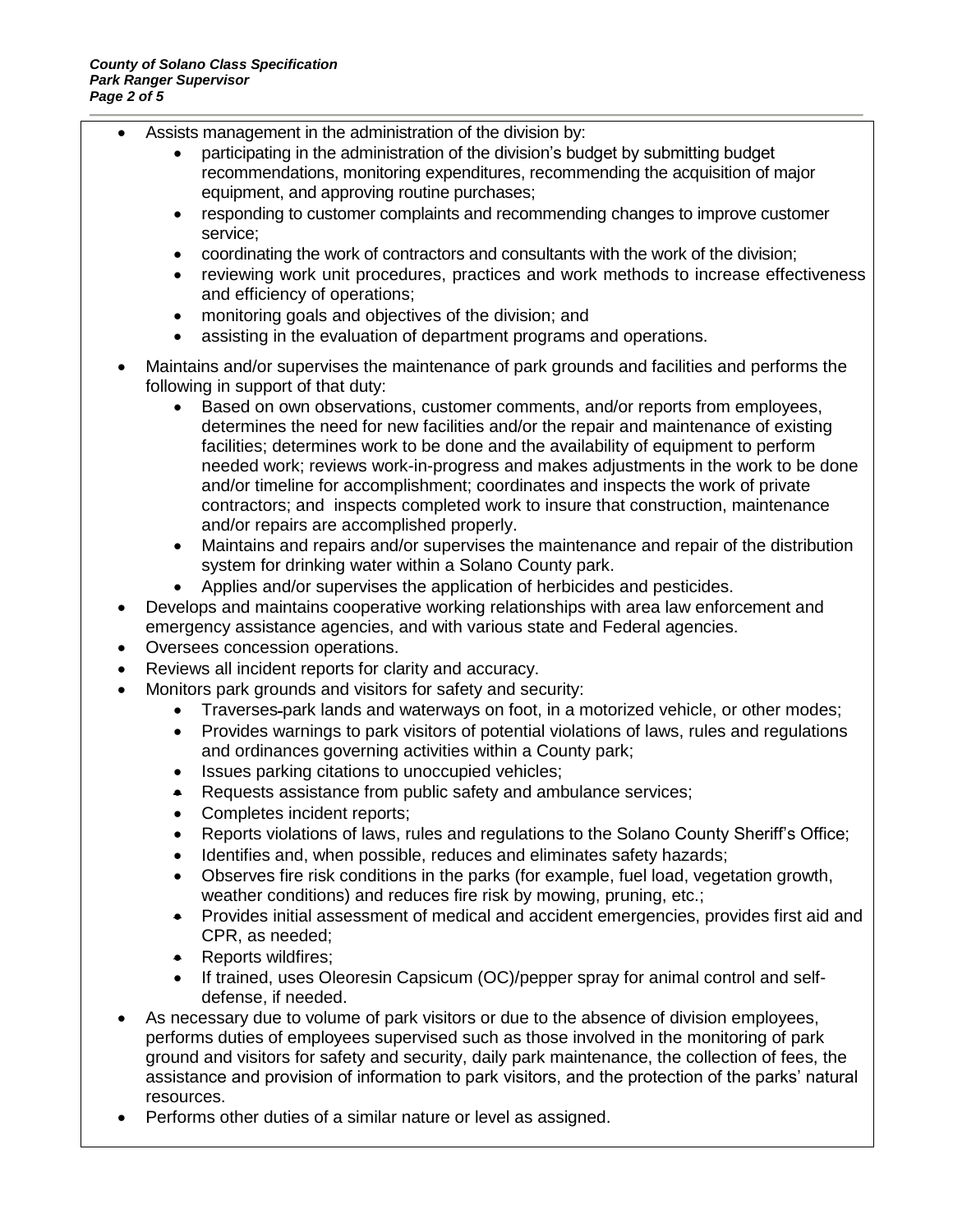## **EDUCATION, TRAINING, AND/OR EXPERIENCE:**

**Experience:** Four years of experience in park maintenance and enforcement of park regulations, including experience and training in assisting in emergencies such as vehicle accidents, conflicts between visitors, theft, misuse and damage of property, missing children, drownings, fire, and medical calls;

#### **AND**

**Education/Training:** Associate's degree, or above, from an accredited college or university in park administration, recreation management, criminal justice, natural resource management, or a closely related field.

## **LICENSING/CERTIFICATION REQUIREMENTS**:

- Applicants are required to possess a valid California Driver's License, Class C.
- Incumbents are required to obtain first aid and CPR certification within the probationary period.
- Incumbents may obtain certification to carry and use OC/pepper spray.
- Incumbents are required to successfully complete the basic laws of arrest (Penal Code 832) course identified by POST (California Peace Officers Standards and Training Commission) or equivalent within the probationary period.
- Incumbents are required to obtain a Grade D1 Water Distribution Operator Certificate from the Department of Public Health, State of California, within two years of employment in this class in order to supervise and perform the maintenance and repair of the drinking water distribution system in County Parks.
- Incumbent are required to obtain a Qualified Applicator Certificate from the Department of Pesticide Regulation, State of California, within one year of appointment in order to supervise and perform the application of pesticides.
- All licenses and certificates must be kept current while employed in this class.

## **REQUIRED KNOWLEDGE AND SKILLS:**

#### **Knowledge of:**

- Standard and accepted principles and practices of supervision, leadership, motivation, team building, organization, training, and conflict resolution.
- English composition, spelling, grammar, vocabulary, and punctuation for both written and oral communications.
- Written communications such as business correspondence, policies, procedures and narrative reports.
- Oral communication techniques to include presentations to groups of various sizes and knowledge of subject matter in a positive, inclusive, and motivational manner.
- Basic arithmetic and accounting techniques.
- Manual and automated cash control systems.
- Standard office procedures, practices, equipment, personal computers, and software.
- Laws, regulations and policies applicable to parks and users of the parks.
- Customer service techniques for dealing with customers, often in a difficult or confrontational situation.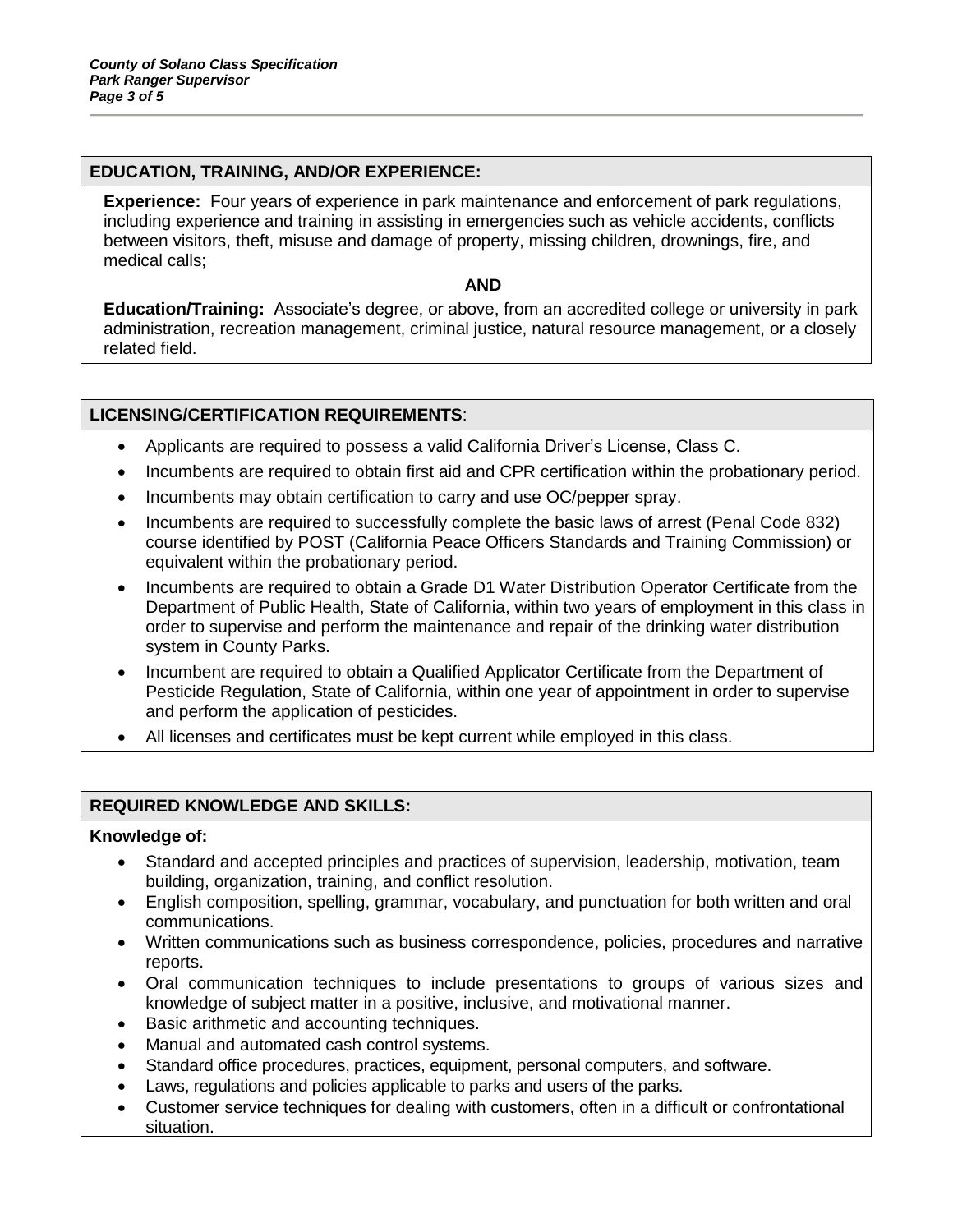- Emergency first aid response techniques.
- Operation of fire extinguishers.
- Proper operation of communication equipment such as two-way radios and cell phones.
- Principles and practices of natural resources conservation.
- Plant and lawn care to include irrigation, fertilization, application of herbicides, and pruning methods and techniques.
- Common plant types and problem symptoms.
- Insect and disease control to include the application of pesticides.
- Basic construction, maintenance and repair methods and practices.
- Maintenance and repair techniques for drinking water distribution systems.
- Safe and proper operation and maintenance of the tools and equipment used in grounds keeping, cleaning, and park maintenance to include push and riding mowers, small tractor with trailer, hand pruners and trimmers, hand tools such as saws, socket wrenches, shovels and rakes, power tools such drills, sanders, routers and saws, chemical sprayers, chemical sealants and glues, arc and gas welders, chainsaws, etc.

## **Skills in:**

- Supervising, evaluating, training, and developing staff and organizing their work.
- Using modern office equipment, and computers and related software applications.
- Communicating information and ideas clearly and concisely, both orally and in writing.
- Working with and speaking to various cultural and ethnic individuals and groups in a tactful and effective manner.
- Establishing and maintaining effective working relationships with those contacted in the performance of required duties.
- Representing the office in meetings with representatives from various County and non-County organizations, with local businesses, with customers, and/or with the general public.
- Preparing a variety of written communications to include reports, policies and procedures.
- Maintaining accurate records and documenting actions taken.
- Preparing preliminary budget estimates and maintaining a budget for assigned park(s).
- Managing a variety of simultaneous work projects and carrying them through to successful completion.
- Establishing good relationships with the public and with customers and providing customer service that meets and exceeds division goals and expectations.
- Understanding, interpreting and applying applicable laws, regulations and policies and using good judgment in their application.
- Determining the appropriate course of action in stressful and/or emergency situations, to include search and rescue operations.
- Administering first aid and CPR.
- Performing routine mathematical calculations.
- Handling cash.
- Maintaining written records, logs, and inventories.
- Driving a 4-wheel drive car or truck with either an automatic or standard transmission both on paved or dirt roads at varying speeds and conditions including driving in areas of very rough terrain.
- Caring for trees, bushes, lawns, roads, trails, walkways, drainage and irrigation systems, picnic areas and campsites.
- Operating and maintaining a variety of hand and power tools properly and safely.
- Applying herbicides and pesticides.
- Maintaining and repairing drinking water distribution systems.